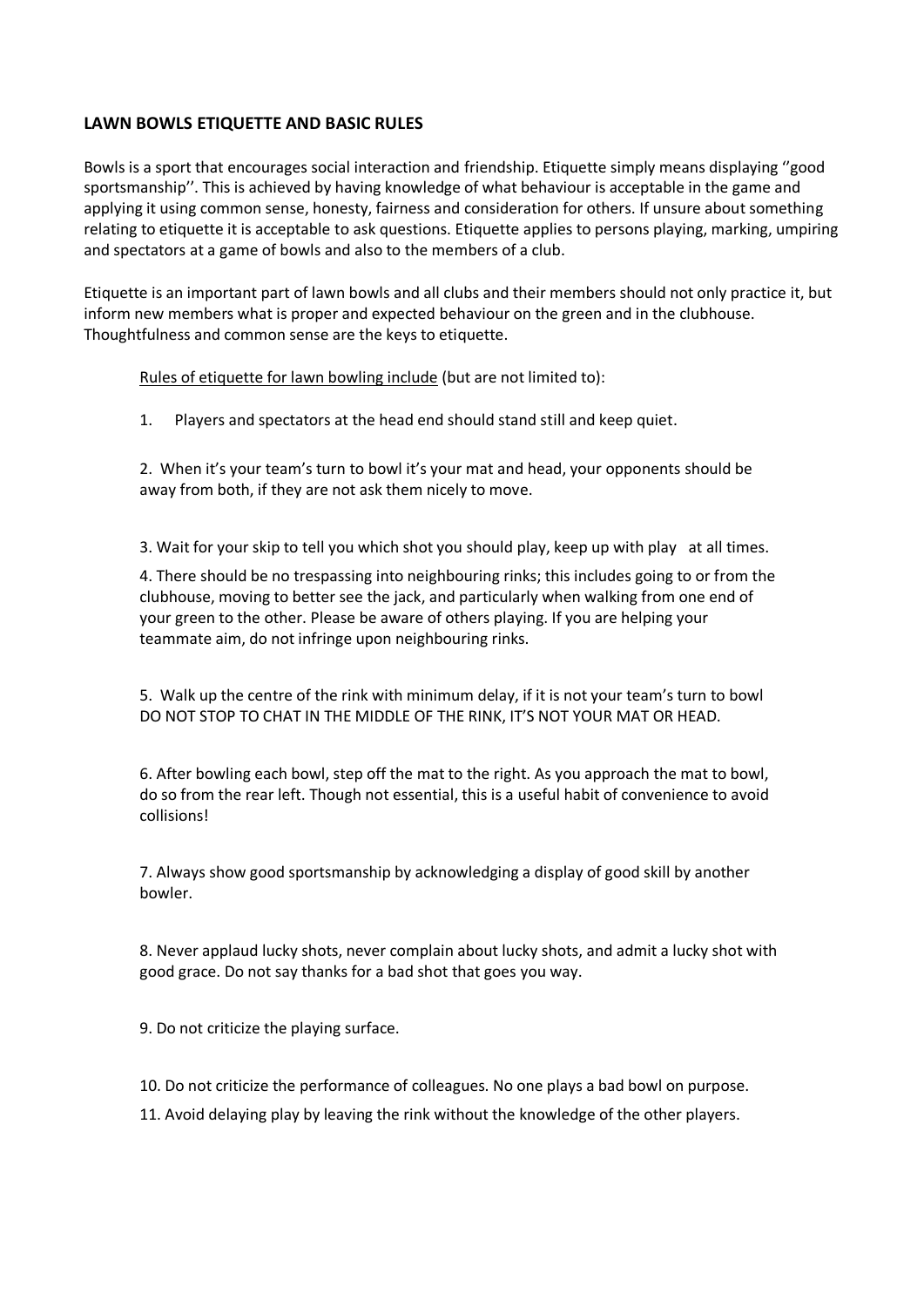12. Avoid interfering with the head until the results of the end have been agreed upon by the vices.

13. If an Umpire is called, move away, you're done, his/her decision is final.

14. Bowlers should shake hands at the end of a game.

15. Be a gracious winner and a good loser.

16. The plinth area of the green is fragile and should be treated with care. This includes, but is not limited to, wearing proper footwear, not dropping or tossing bowls on the green, and not spitting or pouring liquids (water, coffee, etc.) on the green.

17. Punctuality for all games is a courtesy to the other players.

18. While standing at the head end waiting for the player on the mat to bowl, stand between the markers so the bowler can see and use the markers to aim.

19. Generally, the vice or skip at the head will signal the bowler on the mat the position of bowls in the head using hand signals denoting for and against.

20. Bowlers not raking the bowls after an end should assist by kicking the bowls into an approximate line, thus making raking easier and faster.

21. Players at the head end should be ready to stop deflected bowls from crossing into the adjacent rink and interfering with neighbouring games; likewise, be alert to prevent bowls from adjacent rinks from messing up your own head. Pay attention!

22. No rules prohibit bowlers running after their bowl (enthusiasm nor youthful fitness is discouraged) but you must try to arrive at the head before your bowl stops. Some clubs consider following your bowl up the green poor etiquette.

23. All bowlers are urged to have chalk and a measuring tape when bowling so that bowls that touch the jack can be immediately marked and, if necessary at the finish of an end, measuring can be undertaken without delay.

25. All bowlers should remember to clear the equipment from your rink after your game.

No laws governing a sport can cope with every situation. Unusual situations not covered can arise. The Laws of the Sport of Bowls have been drawn up in the spirit of true sportsmanship. Common sense should be used when unusual situations not covered by the Laws arise.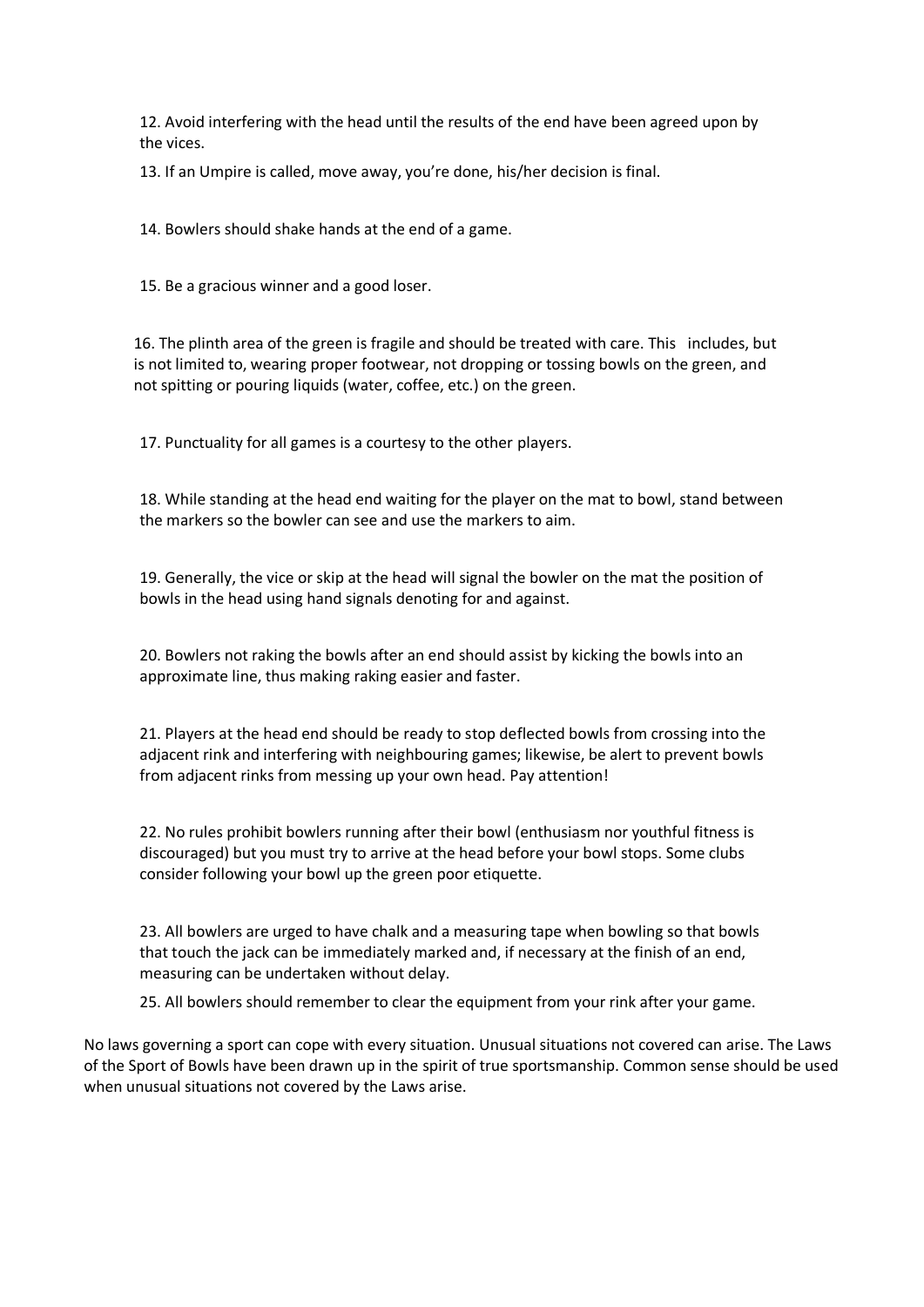## **BASIC RULES YOU SHOULD KNOW**

1. **Mat Placement** : The first to play places the mat on the centre line at least 2 metres from the ditch and up to the hog line if desired.

2. **Foot Faulting** : Before delivery a player must have one foot fully on the mat and at delivery all or part of one foot on or above the mat.

3**. Jack / Bowl Length**: A jack must travel 21 metres to be legal while a bowl must travel 14 metres to be in play.

4**. Jack Delivery:** If the jack is improperly delivered the opposition may reposition the mat and deliver the jack but not play first. If the jack is delivered improperly by both leads the jack is placed at the 2 metre mark and the first to play may reposition the mat.

5. **Touchers:** Only the delivered bowl may be a toucher even if it deflects off other bowls before touching the jack.

6. **Position on Rink**: Players at the mat end who are not delivering a bowl should stand at least one metre behind the mat. Players at the head end who are not controlling play should stand behind the jack.

7. **Playing Wrong Bowl**: Replace with correct bowl

8**. Playing out of Turn:** Opposition skip has choice: a)may stop the bowl, b) leave it and have two bowls played to restore proper sequence, c) reset disturbed head and restore proper sequence, d) leave disturbed head and play two bowls or e) declare dead end.

9 **Bowl & Jack Displacement:** Numerous scenarios can arise. The opposition skip and skips have options as spelled out in Appendix C of the Rules . The options depend upon the cause and timing of the displacement.

10. **Rink Possession**: Possession of the rink belongs to the player or team whose bowl is being played.

11. **Determining score**: Bowls should not be moved until the number of shots has been agreed upon by the vice or skip even if the outcome appears to be obvious.

12. **Objects on the green:** No objects should be placed on the bank, the green or in the ditch to help a player.

13. **Game stoppage**: If a game has been stop for a valid reason and all bowls have not been played, the end is declared dead.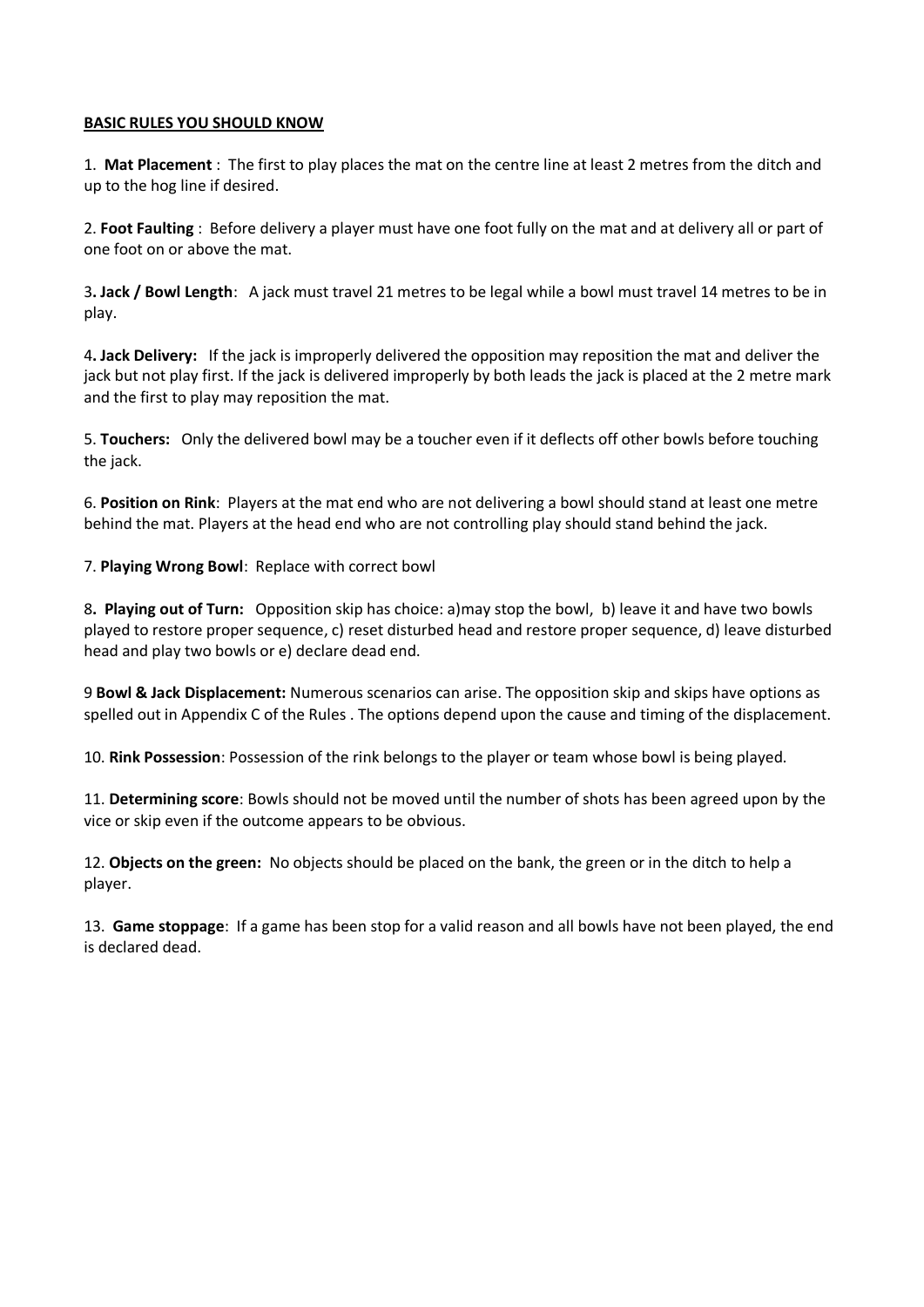# **Your Opponent**

If a game has been arranged whether formal (club or tournament) or informal (roll up) it is polite to be on time. If running late or you need to reschedule, call your opponent or the Club and advise them of your situation. As we are living in the age of ever evolving technology most people have mobile phones and are easily contactable. Before commencing a game all mobile phones, pagers and other electronic devices must be switched off or put in silent mode for the duration of a game. Music listening devices such as IPods should not be used during a game as this can be viewed as anti-social behaviour.

Always greet your opponent with a handshake and a friendly smile before and after the game. Bowling greens should also be treated with respect, you should not throw or drop your bowls onto the green and you should not sit on the bank or place your feet in the ditch. In any game whether it's Singles, Pairs, Triples of Fours, when the mat has been laid to commence the game it is a nice gesture to hand your opponent the jack and his bowl (be aware that not all players like you touching their bowls). Often this gesture is restricted to just the first bowls on the first end. Handing the jack and/or mat can help get the next end under way promptly. During the course of the game commend good bowls, acknowledge good luck such as fluky bowls, and do not show too much emotion when bad or fluky bowls are delivered. Remember that fluky bowls even out over time and everyone will have their share of them.

Show respect for every opponent you play by never moving about while they are on the mat, or making noise while they are about to deliver a bowl. There are specific rules regarding standing behind the mat or behind the head. Bowlers should not crowd around the head after delivering the bowls, only those that need to be there should be there. When asking a player/s to move, be sure to be polite, courteous and show good sportsmanship at all times.

During a game no player should leave the rink without their opponent and play should not be held up for more than 5 minutes. If an end is declared dead and you need to go back to the other end, pick up the bowls and carry them, do not roll them. When an opponent is on the mat they have control of the rink and opposing players should not walk on the green until the opponent's bowl has come to rest and the player has left the mat. At the completion of the game the graceful loser should congratulate the modest winner. During drinks in the Club it is good etiquette to avoid make excuses for lack of success or gloating about how good you or your team were on the day.

Bowls is a very inclusive sport and your opponent may be a person with a disability or from a culturally and linguistic diverse group or from a different generation to you. Remember to treat all people with the same amount of courtesy and respect that you would want to be treated. When your opponent is from one of these groups you should apply common sense in regard to being a good sport as your opponent may not be able to conform to the standard etiquette guidelines. If in doubt, talk to your opponent about what guidelines they would feel happy using. For example, some people just cannot bend down to measure and may require assistance with this.

Each format of the game has certain responsibilities associated with it when playing singles, pairs, triples of fours games. These will be explained but applying common sense and asking politely if you are unsure of the duties is always the best way to learn.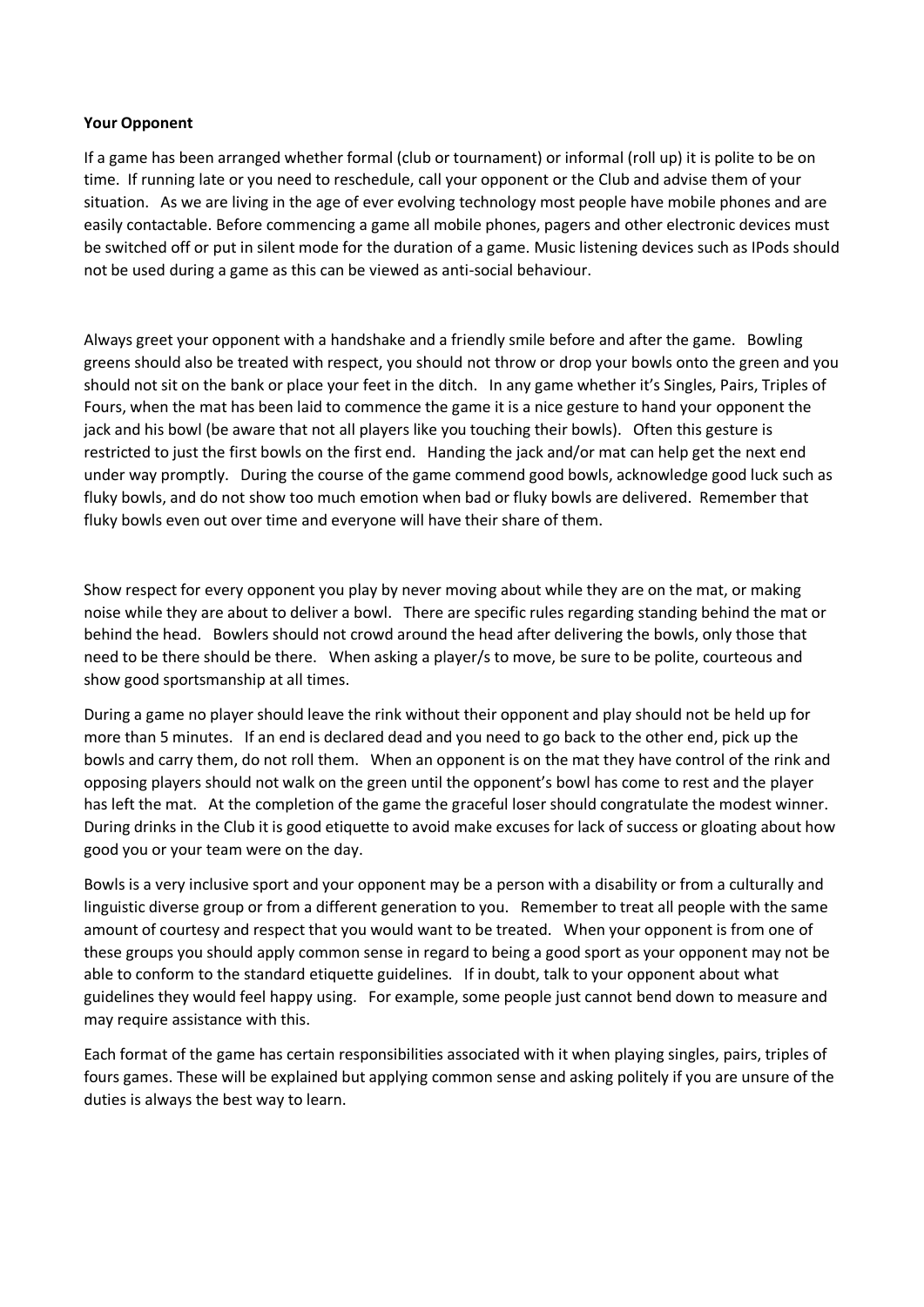## **ROLES AND RESPONSIBILITIES**

### **The Lead**

It is good etiquette to hand your opponent the jack and their bowl after they have laid the mat to commence play, be aware that some bowlers so not like anyone touching their bowls. Also use common sense in regard to how you do this as players with certain physical disabilities may find this difficult. The first job of the lead whose team won the previous end is to place the mat. This helps the others in know far to kick back the bowls. Throughout the course of the game you may continue to hand your opponent the mat and jack but it is not essential. If playing pairs the lead does the measuring, if assistance is required for a longer measure ask for help from the opposition lead. If playing triples or fours the lead is only responsible for rolling the jack. Always look to your skip for any instructions regarding mat placement and jack length at the start of each end.

# **The Second**

In the modern fours game each player is responsible for initiating their own introductions. If opponents advise you of their nickname then it's commonly acceptable to use that throughout the game. Clubs usually supply a new member with a name badge, if you did not receive one you should contact the Management Secretary. Using someone's name throughout a game demonstrates good etiquette. When playing fours, it is not advisable to chase your last bowl up to the head and leave your third isolated unless you have discussed this with them and they are OK with this practice. The main role of this position is to keep an accurate scorecard by waiting for the shots to be revealed once the head has been declared. Regular checking with your opponent score keeper and the scoreboard is advisable to ensure that the score is correct. Pay attention to the development of the head by watching the lead's bowls.

#### **The Third**

The responsibility of the third is to control the head while the skip is on the mat. The third should wait for the skip to ask his opinion about the head and advice about shot selection but ultimately the final shot selection rests with the skip. Always provide precise and accurate answers when the skip is on the mat. Once all bowls have been delivered the third has to measure any bowls that appear the same distance from the jack...If playing against an opponent or are yourself a player who is unable to measure due to age, injury or disability then ask for assistance from a fellow player. Consider all shots that may be in the count and confer with your opponent third that all possibilities have been measured. Indicate using your hand the number of shots won or lost on the end by placing finger up or down, it should also be voiced clearly. Retrieving any bowls from the ditch or wherever they finish and that are not in play is also good etiquette. Possession of the mat (rink) passes to the other side when your bowl comes to a restYou should then wait for your next turn on the mat before exchanging information with your skip.

#### **The Skip**

Cohesive teams often perform better and have greater success. The skip should lead the team with confidence by being supportive of any special needs and by providing continual encouragement before, during and after a game. Everyone will play bad bowls and no bowler is likely to deliver every bowl just how they want it, the skips role is to play the best bowls they can and refrain from showing disappointment or enjoyment at bad bowls played by anyone. Body language can affect team confidence so remain focused on the game and your team. Remain still while standing at the head to avoid distracting your own team and opponents.